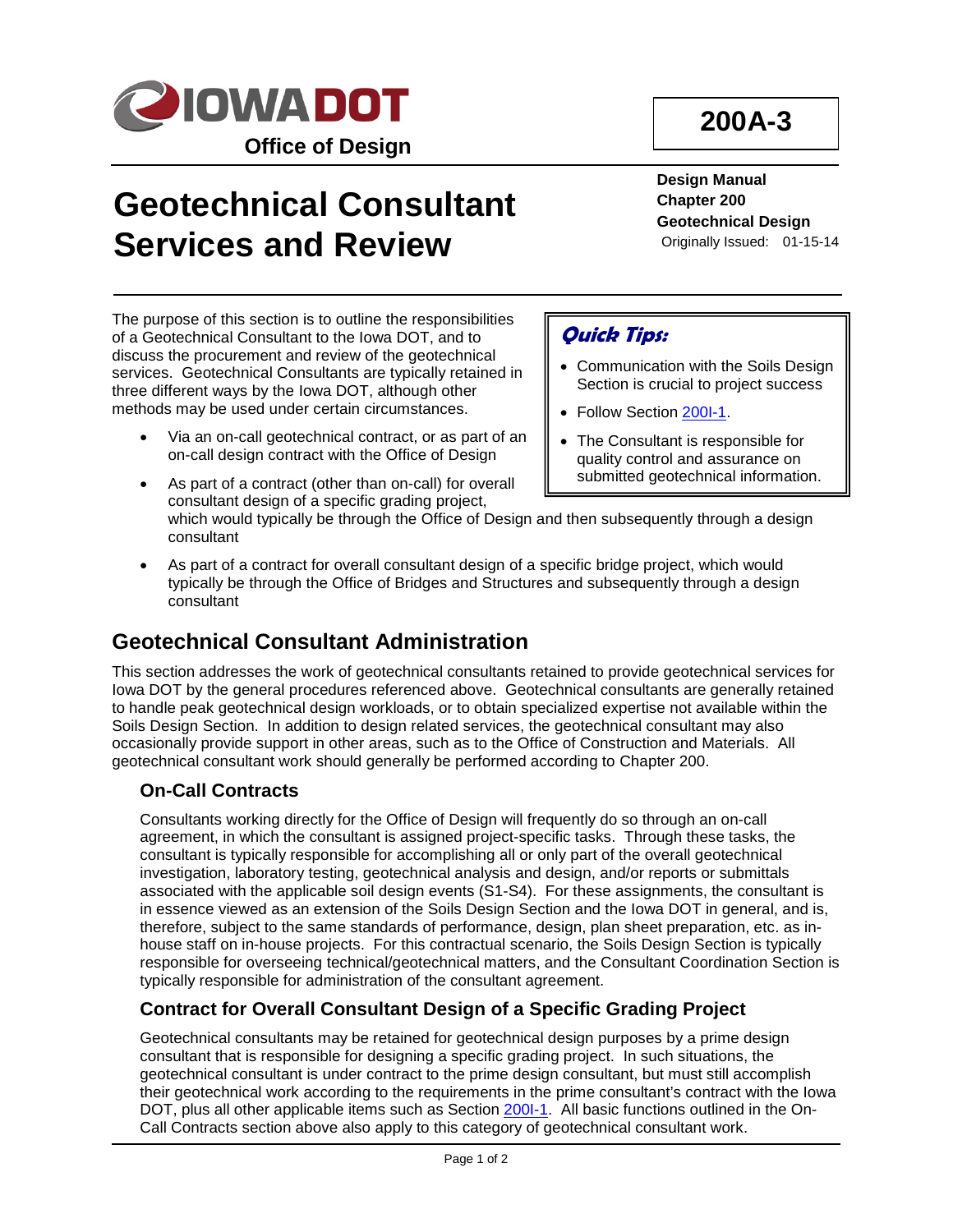#### **Contract for Overall Consultant Design of a Specific Bridge Project**

Geotechnical consultants may be retained for geotechnical design purposes by a structural or bridge consultant that is responsible for designing a specific bridge or other structure. In such situations, the geotechnical consultant is under contract to the structural or bridge consultant, but must still accomplish their geotechnical work per requirements in the structural or bridge consultant's contract with the Iowa DOT, plus all other applicable items such as Section 200I-1. All basic functions outlined in the On-Call Contracts section above also apply to this category of geotechnical consultant work.

### **Review of Geotechnical Consultant Submittals**

Geotechnical consultant submittals will be reviewed by the Soils Design Section to ascertain that the information complies with the applicable sections of Chapter 200. Deviations from the procedures outlined in Chapter 200 should be documented and should be explained as to why the procedures were changed. The geotechnical submittals will be reviewed for clarity of information.

Office of Design practice/policy is to review and comment on consultant submittals for general content (is everything there?) and format (is everything put together right?), but not for technical content (is the analysis full and appropriate?) or accuracy (is everything correct geotechnically?). In that, a detailed review of calculations and analysis will typically not be performed by the Soils Design Section. For an analysis method or software not known to the Soils Design Section, additional information may be requested on the analysis method or software, including methods used to conduct the analysis, examples of where the method or software has been used by another governmental agency, and/or side-by-side comparisons between recognized analysis method/software and the non-recognized method/software. The Geotechnical Consultant is responsible for verifying all analysis methods and software will achieve suitable and acceptable results.

In instances where a consultant may perform only drilling and lab testing services, but no analysis or design, the Soils Design Section may require that the consultants' boring logs and lab data be in a format that is familiar to, usable by, and directly compatible with the Soils Design Sections's efforts with subsequent analysis and design.